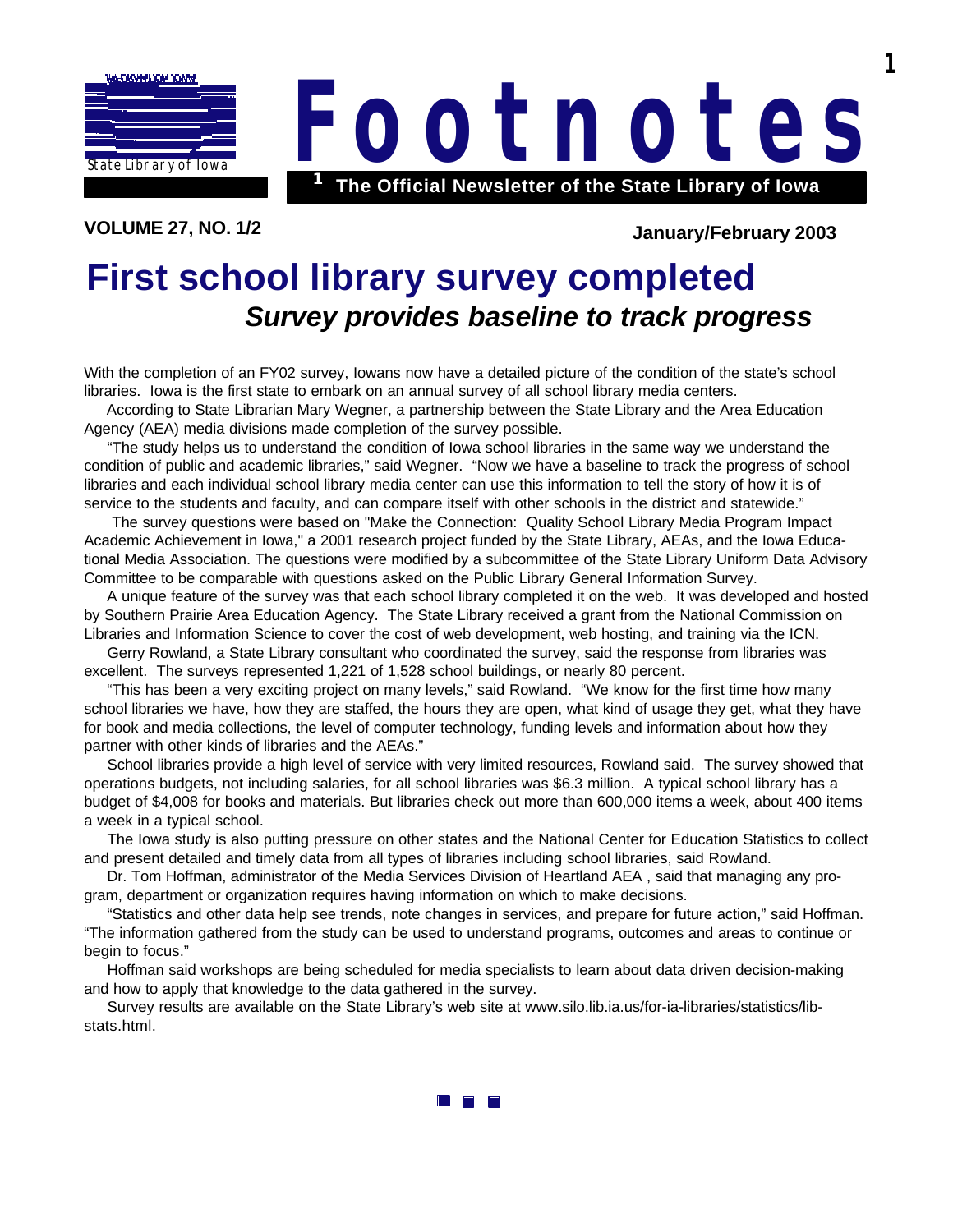### **Newbery, Caldecott award winners announced**

The American Library Association has awarded author Avi (*Crispin: The Cross of Lead*) with the John Newbery Medal for the most distinguished contribution to children's literature. Author/illustrator Eric Rohmann (*My Friend Rabbit)* won the Randolph Caldecott Medal for best picture book.

 According to an article in the January 28 *Des Moines Register,* "Avi, who was born in 1937 and grew up in Brooklyn, N.Y., is a prolific author who



crosses genres, writing mysteries, fantasies, ghost stories, animal tales and picture books. The Newbery Award committee praised Crispin for a 'plot that sustains tension and suspense from beginning to end, while seamlessly weaving in details of daily medieval life.' "

 The American Library Association (ALA) web site reported that five Newbery Honor Books were named: *The House of the Scorpion*, by Nancy Farmer, a Richard Jackson Book/Atheneum Books for Young Readers, an imprint of Simon & Schuster Children's Publishing Division; *Pictures of Hollis Woods*, by Patricia Reilly Giff and published by Wendy Lamb Books, an imprint of Random House Children's Books, a division of Random House, Inc.; *Hoot*, by Carl Hiaasen and published by Alfred A. Knopf, an imprint of Random House Children's Books, a division of Random House, Inc.; *A Corner of the Universe*, by Ann M. Martin and published by Scholastic Press, a division of Scholastic, Inc.; and *Surviving the Applewhites*, by Stephanie S. Tolan and published by HarperCollins Children's Books, a division of HarperCollins.

 Three Caldecott Honor Books were named: *The Spider and the Fly*, illustrated by Tony DiTerlizzi, written by Mary Howitt and published by Simon & Schuster Books for Young Readers; *Hondo & Fabian*, illustrated and written by Peter McCarty and published by Henry Holt & Company LLC; and *Noah's Ark* , illustrated and written by Jerry Pinkney and published by SeaStar Books, a division of North-South Books Inc.

### **Novelist Trial for Iowa Libraries**

Iowa libraries have an opportunity to try Novelist until April 15, 2003. During this time, Novelist will be available at special pricing for smaller libraries. Currently, *Peace Like A River* is featured with a book discussion guide and related readings.

 The trial site is: [http://trial.epnet.com.](http://trial.epnet.com) The trial user id is "iowa" and the password is "library." The normal price for libraries is \$500, but through April 15 public libraries that serve populations under 10,000 will be able to order Novelist for \$300. Orders will be taken by the State Library. Order forms are available on the Iowa Educators Consortium web site at [www.iec-ia.org/MediaTech/onlinetrials/onlinetrials.html.](http://www.iec-ia.org/MediaTech/onlinetrials/onlinetrials.html) Discounts on additional online resources are also listed.

 Novelist is a readers' advisory service that provides access to a database that was selected as a Library Journal Best Reference Database. It offers a wide range of resources that will expand a library's ability to serve fiction readers.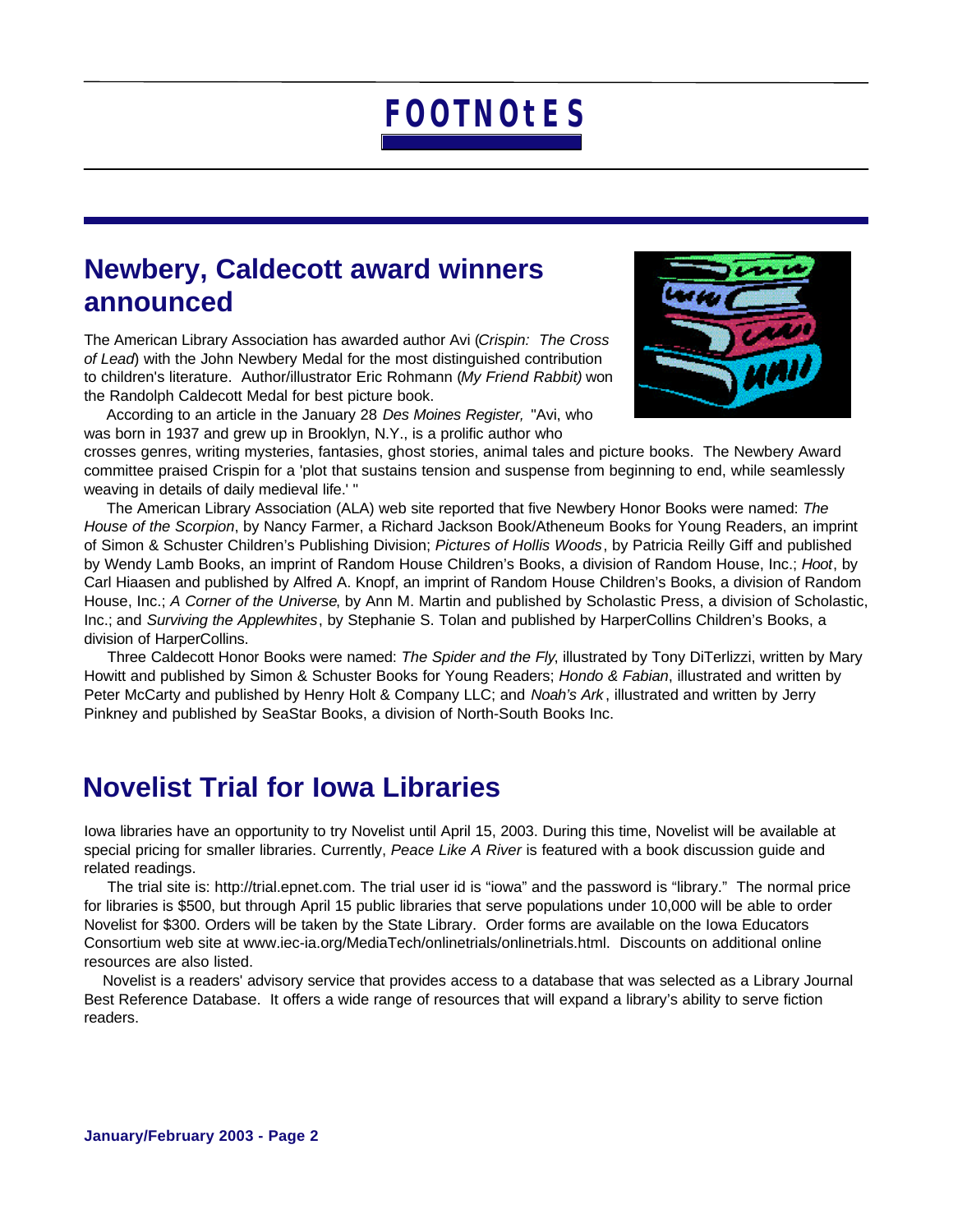## **Certification update**

Congratulations to the following public library staff certified for the first time through the State Library's Iowa Certification Program for Public Librarians.

**Paula Brown,** Spencer **Mary Jo Cronk,** Toledo **Beth Crow,** Blairstown **Rachelle Doyle,** Granger **Dawn Gustas,** Marion **Laura Hammersley,** La Porte City **Sharon Hippen,** Buffalo Center **Jennie Horton,** Clarinda **Joe Hyman,** Des Moines **Janet Lubben,** North Liberty **Betty Milner,** Corydon **Mary Osgood,** Grinnell **Denise Pohl,** Hospers **Sandra Ransier,** Marion **Barbara Schroeder,** Elma **Pauline Smith,** South English **Kristi Sorensen,** Belle Plaine **Marty Stahl,** Parkersburg **Tina Twito,** Callender **Sally Van Dorin,** Indianola **Patricia Young,** Granger **Judyth Zweibohmer,** Ossian

## **Holstein students "Read Across Iowa and Return"**

Holstein students have developed a unique project for First Lady Christie Vilsack's Iowa Stories 2000 initiative and the Stubbs Memorial Library. The program, "Read Across Iowa and Return," requires groups in the community to read a certain number of "miles." One book equals one mile and a total of 800 miles is needed to read across Iowa and return.

 According to organizers, the project has required a solid working relationship between school and public libraries, and strong partnerships between the library and other community organizations and businesses.

## **Academic libraries and First Amendment rights focus of spring conference**

This year's Iowa Library Association/Association of College and Research Libraries (ACRL) 2003 Spring Conference is *Know Your Rights: The First Amendment and Academic Libraries*. It will be held from 9 a.m. to 3:30 p.m. May 2 at the University of Dubuque, Dubuque, IA. The keynote speaker is Ralph Gregory Elliott, a lawyer with the firm of Tyler Cooper & Alpert in Hartford, CT and a speaker for the Center for First Amendment Rights, Inc.

 Evening festivities on May 1 include a trolley ride to dinner at the Bricktown, a brew pub in Dubuque, and visits to the libraries at Clarke College, Loras College, and the University of Dubuque.

 Registration information will be available on the ILA/ACRL website: [http://www.iren.net/acrl/.](http://www.iren.net/acrl/) For further information, contact Jane Campagna, Associate Dean for Learning Resources, Scott Community College, Bettendorf, at (563) 441-4152 or [jcampagna@eicc.edu.](mailto:jcampagna@eicc.edu)

### **Important Dates - 2003**

### **February**

Registration for Spring Public Library Management 1 and 2 Summer Library Workshops 24th - Fayette; 25th - Mason City 26th - Fort Dodge; 27th - Everly; 28th - Arthur February 25 - Commission meeting - Des Moines **March** March 6-8 - Public Library Association Spring Symposium, Chicago

March 12 - ILA Legislative Day. 2:30 p.m., Legislative Briefing, Rm. 310, State Library - 4 p.m., Reception, Law Library, Capitol.

July 31 - 2002 LSTA Partnership Grant claims and final report due - State Library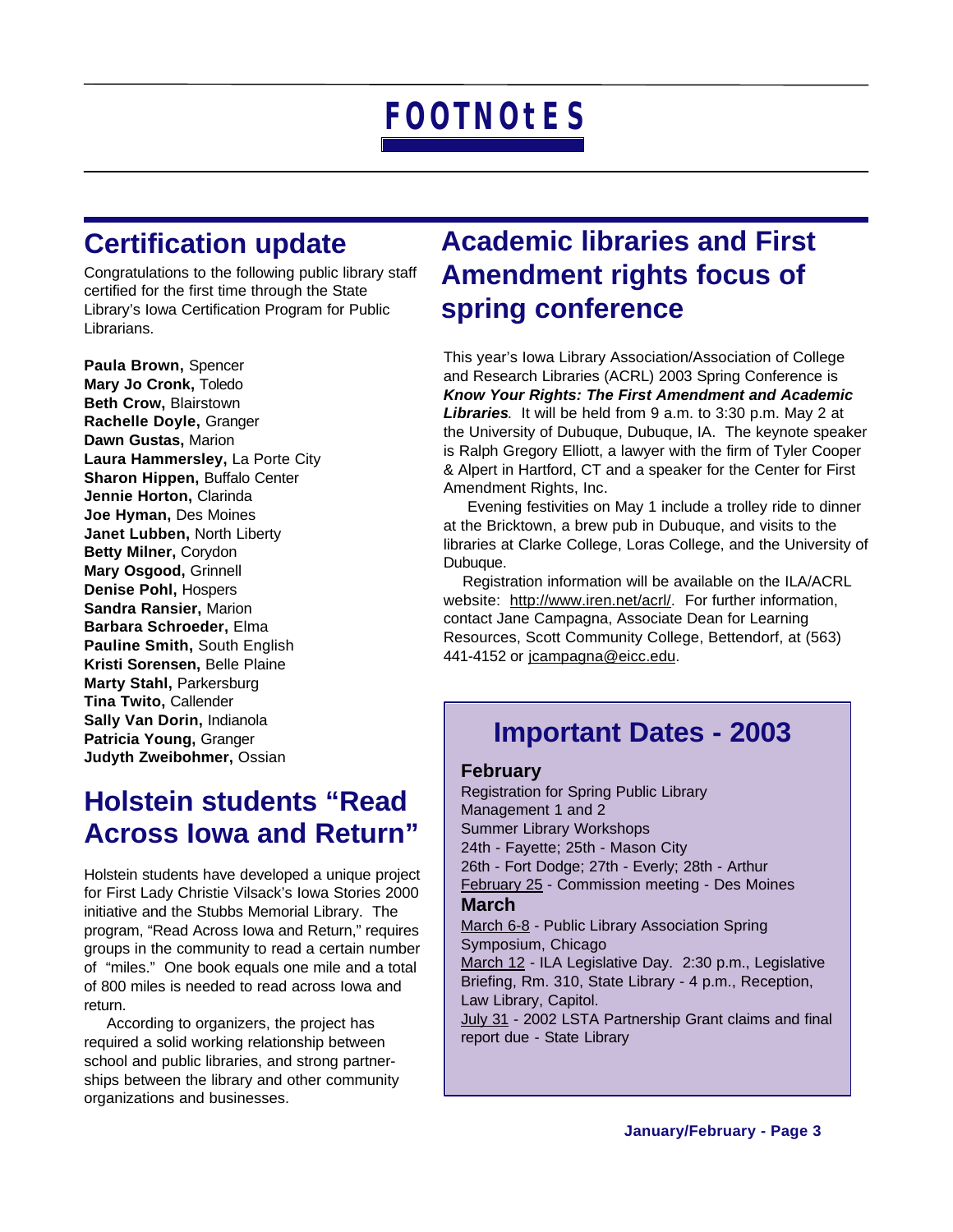

## **Kids First Conference**

**April 24-25, 2003 Four Points Sheraton Merle Hay Road Des Moines, IA**

*More information, including the content of break out sessions, is available at http://www.silo.lib.ia.us/foria-libraries/youth-services/ kids-first-conf.html.*

*Sponsored by the State Library of Iowa in cooperation with Children and Young Peoples Forum of the Iowa Library Association*

### Keynote Speakers

April 24

 **Claudia Quigg**, Executive Director of Baby TALK, a nonprofit organization that encourages parents in the nurture of children ages 0-3 years, will be Thursday's keynote speaker. The organization provides information to parents, develops early childhood parenting education programs and offers national workshops on how to develop early childhood programs in communities.

### April 25

 **Walter Minkel**, author of "How to do 'The Three Bears' with two hands; Performing with Puppets" and "Delivering Web Reference Service to Young People," will discuss what the next few years hold for librarians who work with kids, the many ways technology will change our jobs and which skills will always be important.

| <b>Registration Form</b><br>Kids First Conference - "Proud Traditions, Bright Futures"<br>April 24-25, 2003 |  |                                                                                                         |  |  |  |
|-------------------------------------------------------------------------------------------------------------|--|---------------------------------------------------------------------------------------------------------|--|--|--|
|                                                                                                             |  |                                                                                                         |  |  |  |
|                                                                                                             |  |                                                                                                         |  |  |  |
|                                                                                                             |  |                                                                                                         |  |  |  |
| (Includes lunches and breaks)                                                                               |  |                                                                                                         |  |  |  |
| Cancellations must be received 24 hours in advance.                                                         |  |                                                                                                         |  |  |  |
|                                                                                                             |  | Check enclosed ______ (Make checks payable to State Library of Iowa) _______ Bill Me (No money accepted |  |  |  |
|                                                                                                             |  | Is receipt needed? _____ Yes _____ No <b>Payment due by 4/24/03</b> at conference)                      |  |  |  |
| Send registration form to: Fran Fessler, State Library of Iowa, E. 12th and Grand, Des Moines, IA 50319     |  |                                                                                                         |  |  |  |
| Fax: (515) 281-6191                                                                                         |  |                                                                                                         |  |  |  |
| Questions: Contact Mary Cameron, 1-800-248-4483; (515) 281-7572; mary.cameron@lib.state.ia.us               |  |                                                                                                         |  |  |  |
|                                                                                                             |  |                                                                                                         |  |  |  |
| E-mail address                                                                                              |  | Registration confirmation will be sent by e-mail only. Confirmation needed: _____ Yes _____ No          |  |  |  |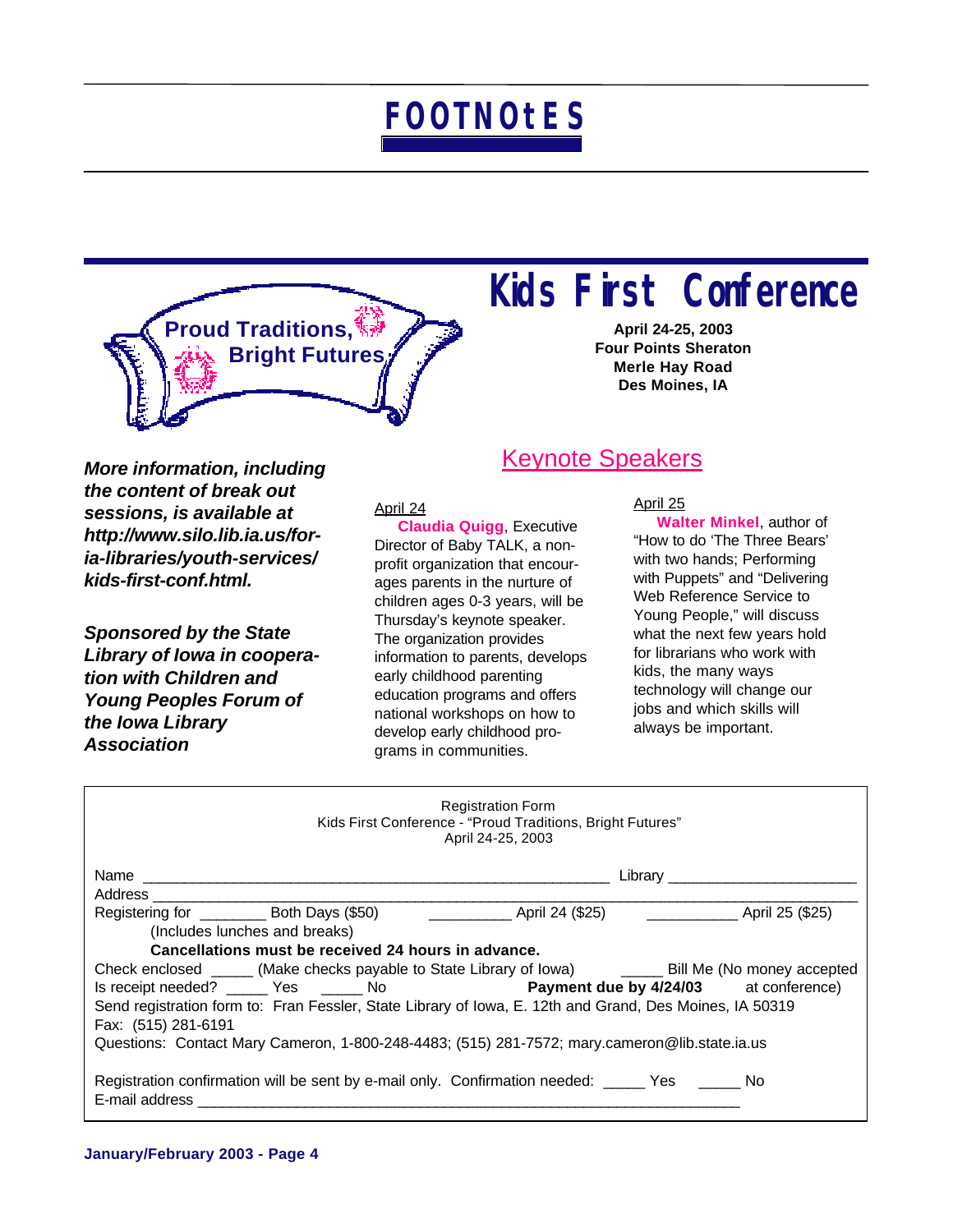## **All Iowa Reads 2003 off to a great start**

Groups across the state are choosing this year's All Iowa Reads 2003 selection, *Peace Like a River* by Leif Enger, for their book discussions.

 The book was a hit at the recent Maquoketa Public Library reading event according to director Karen Manning. "Our discussion went very well. We had 25 in attendance, which is about 10 more than average. We could have stayed all night!"

 The State Library has a web site for All Iowa Reads at www.silo.lib.ia.us (under News and Announcements). Book reviews, study guides, sources for acquiring the book, promotional pieces and much more are available.

 Anyone planning a book discussion event is encouraged to fill out the short form on the web page about their upcoming program. There is also valuable information from those who have already hosted events.

 For more information about the web site, contact Annette Wetteland, State Library, 1-800-248-4483; [annette.wetteland@lib.state.ia.us.](mailto:annette.wetteland@lib.state.ia.us) For information about All Iowa Reads, contact Susan Craig, director, Iowa City Public Library, (319) 356-5200 ext. 153,



*First Lady Christie Vilsack and Dale Ross, chair, Iowa Commission of Libraries, lead a book discussion planning session for* Peace Like a River *that was broadcast to 27 ICN sites in Iowa on February 4.*

[scraig@icpl.org;](mailto:scraig@icpl.org) or Kristin Gerhard, Iowa State University Library, (515) 294-2112; [kgerhard@iastate.edu.](mailto:kgerhard@iastate.edu) All Iowa Reads is a project of the Iowa Center for the Book located at the State Library of Iowa.

## **Visitors celebrate Vilsack-Pederson inauguration with Iowa Authors Showcase**

Visitors to the Miller Building on January 17 listened to over 20 Iowa authors read during the Iowa Authors Showcase, part of the inauguration activities for Governor Tom Vilsack and Lt. Governor Sally Pederson. Authors also signed books in the State Library.



First Lady Christie Vilsack signs some young authors' books.



Lt. Governor Sally Pederson (left) and State Librarian Mary **Wegner** 



The Governor with State Library staff, from left, Steve Cox, Carol Simmons, Margaret Noon and Mary Wegner.

**January/February 2003 - Page 5**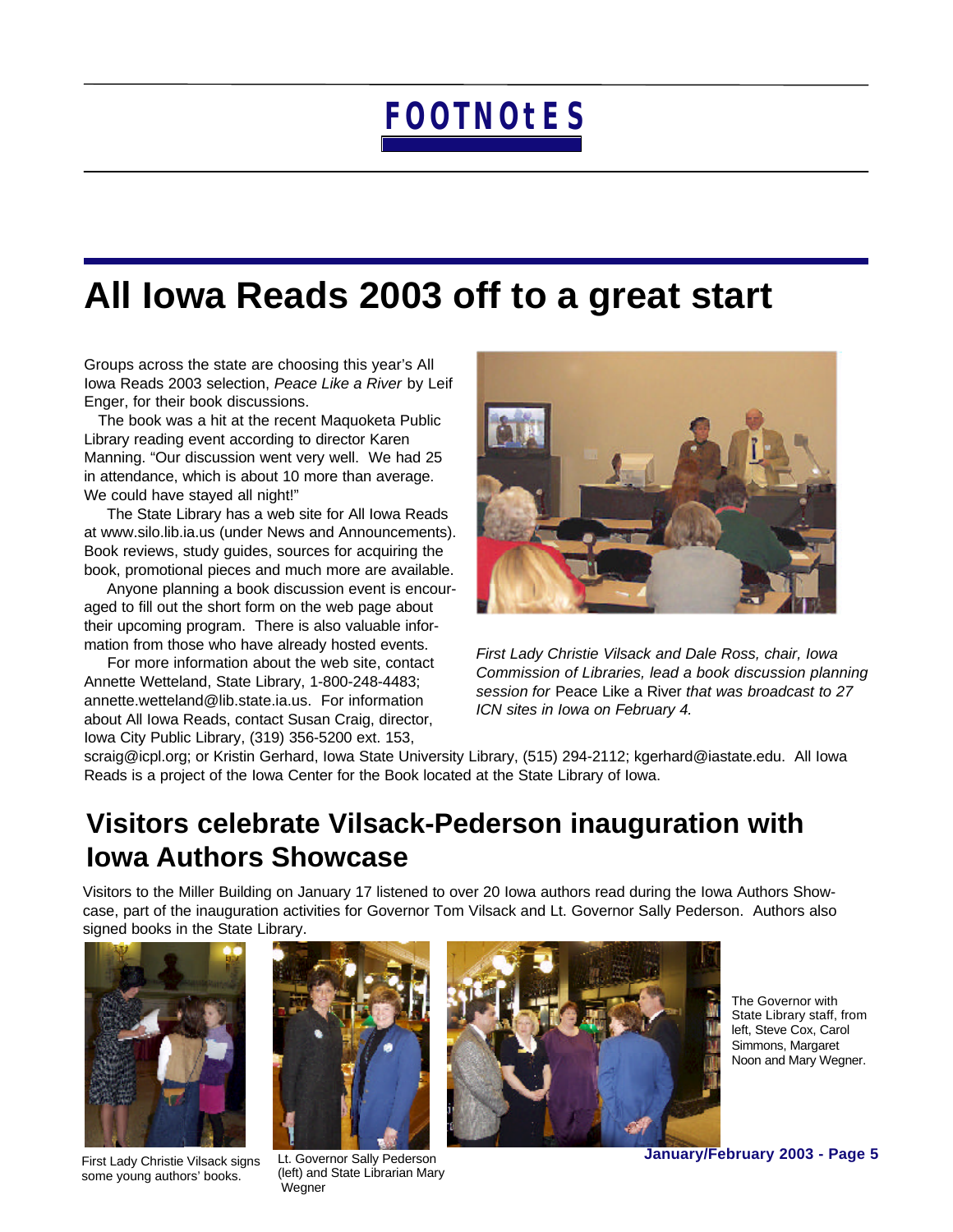## **Register Now For The Creative Economy "Unconference" March 5**

Forget what you think you know about conferences. The Iowa Department of Cultural Affairs is ditching the ties, the suits and the conference rooms for a truly unique creative experience. The Iowa Creative Economy "Unconference" will be held March 5, beginning at 10 a.m., at the State Historical Building in Des Moines.

 See that light bulb over your head? Turn it on! The "Unconference," is designed for Iowans who want to generate new ideas and methods that will boost economic development and build cultural attractions in their communities. Special guest will be Dr. Richard Florida, author of the bestselling book, The Rise of the Creative Class and How It's Transforming Work, Leisure, Community and Everyday Life. Florida will conduct a panel discussion at noon called "Plugging the Brain Drain: Strategies for Keeping Our Best and Our Brightest." Florida will also present an evening keynote address, "Transforming Iowa's Economy: The Creative Catalyst," during a dinner event at the Temple for the Performing Arts in downtown Des Moines.

 There will be many workshops to attend throughout the day, but they won't be held in boring neutral-tone conference rooms with no windows. Workshops will be held in historic buildings, artist's studios, and rehabbed spaces in Des Moines' Historic East Village to demonstrate the idea of the Creative Economy.

 Workshops include: Mark Barone of Paducah, Ky., discussing Paducah's Artist Relocation Program; Dr. Willard "Sandy" Boyd on "Nonprofits in the Creative Economy"; Dr. David Skorton, president of the University of Iowa, on "Creating a Climate for Economic Growth"; Jim Salmons and Timlynn Babitsky of Sohodojo.com discussing "Nanocorps"; "Housing in the Creative Economy" presented by the Iowa Finance Authority and much more.

 Full registration for The Creative Economy Unconference is \$85. For complete details on the "Unconference" and registration, visit [www.culturalaffairs.org.](http://www.culturalaffairs.org)

|                                                                                                                                                                                                                                                                                                                                                                              | <b>Extra copies available of</b><br><b>Iowa Library Trustee's Handbook 2003</b> |  |  |  |  |  |
|------------------------------------------------------------------------------------------------------------------------------------------------------------------------------------------------------------------------------------------------------------------------------------------------------------------------------------------------------------------------------|---------------------------------------------------------------------------------|--|--|--|--|--|
| Complimentary copies of the 2003 lowa Library Trustee's Handbook were mailed to library directors and board<br>presidents in January. The State Library has extra copies available for \$5 each. To order, fill out the form below<br>and mail to the State Library, E. 12th and Grand, Des Moines, IA 50319. Checks should be made payable to<br>the State Library of Iowa. |                                                                                 |  |  |  |  |  |
|                                                                                                                                                                                                                                                                                                                                                                              |                                                                                 |  |  |  |  |  |
|                                                                                                                                                                                                                                                                                                                                                                              |                                                                                 |  |  |  |  |  |
| Number of copies requested _________ (\$5 each). Enclosed is a check for \$                                                                                                                                                                                                                                                                                                  |                                                                                 |  |  |  |  |  |
| For more information, contact Fran Fessler or Sandy Dixon, State Library, 1-800-248-4483;<br>fran.fessler@lib.state.ia.us; sandy.dixon@lib.state.ia.us.                                                                                                                                                                                                                      |                                                                                 |  |  |  |  |  |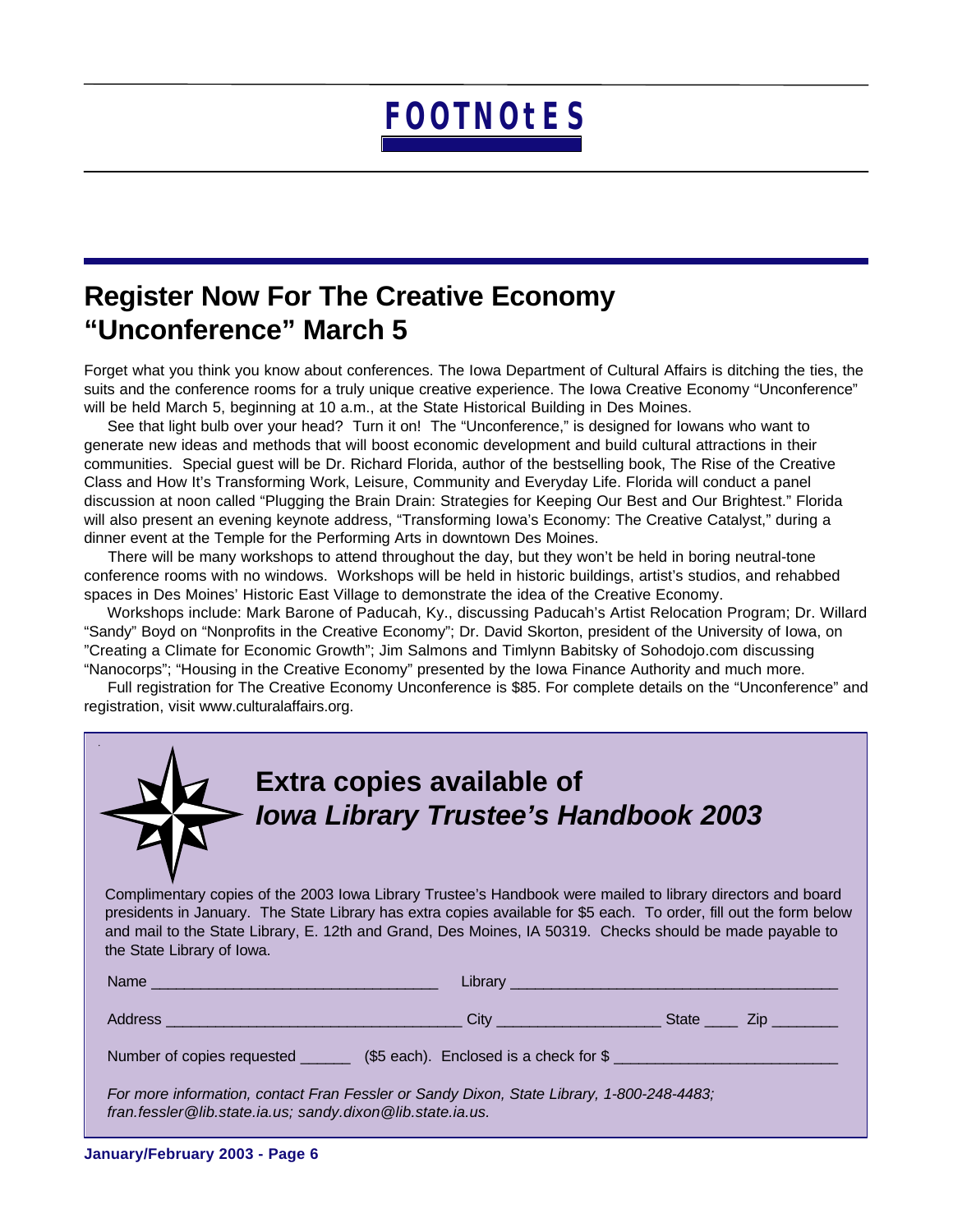### Iowa Commission of Libraries - Minutes December 10 2002 - State Library, Des Moines (These minutes are considered draft until approved by the Iowa Commission of Libraries)

**Present:** Berta Van Ekeren, Pam Bradley, Monica Gohlinghorst, Dale Ross, John Bennett, Eldon Huston, Bill O'Brien **Staff:** Mary Wegner, Steve Cox, Sandy Dixon, Carol Simmons, Annette Wetteland **Guest:** Karen Burns, SWILSA

No changes to the agenda.

### **1.0 Set Agenda**

**2.0 Approve Minutes**

Bradley moved to approve the minutes as written. Huston seconded. Motion carried.

**3.0 Financial Report**

Cox reported the State Library was on target with both state and federal funding. Huston asked about using federal carry over funds. Cox projected that the State Library would begin to use federal FY03 (Oct 02-Sep 03) funds in April 2003, three months earlier than the previous year. Ross reported that LSTA appropriations had not yet been passed by Congress and an increase may not occur this year. Cox noted that the State Library distributed 80% of the Enrich Iowa funds and are holding 20% in case of further budget cuts. He reported that 100% of the Infrastructure and Direct State Aid funds were distributed. Ross asked if state agencies can raise funds. Cox said some agencies have items for sale, but that most do not have that capability. Dixon reported that the marketing team asked to use a photograph to create postcards to sell to people who have asked for them, but was turned down by the photographer. Ross also inquired about the rare book collection. Wegner said the appraiser would be in town next week and more information would be available then. Cox also informed the Commission that the State Library has some funds that do not revert to the general fund; Iowa Code allows the State Library to keep this money. Huston moved to approve the financial report, Gohlinghorst seconded. Motion carried.

### **4.0 Communications**

#### A. Special Reports

Southwest Library Service Area vision initiative - Karen Burns

 At the request of the Commission, Burns gave an overview of Southwest Iowa Library Service Area's (SWILSA) vision initiative, which has been approved by the SWILSA board. Burns provided a handout that outlined "Give them wings, let them fly." The first annual "Vision Awards" were given to the Guthrie Center Public Library Board and to Sherry Waddell, library director, Anita Public Library. Burns has given several presentations to library boards, county library associations, and other groups. She and Wetteland continue to work on the "Telling the Library Story" website. Burns created a Member Libraries Survey to help with her job evaluation. Burns said the survey will likely be returned by 75% of her librarians. Ross asked if she had discussed this vision with other Library Service Areas. Burns said that they are aware of her efforts. Ross suggested she consider doing an Iowa Library Association fall conference session on the topic, and consider writing an article. The Commission thanked Burns for her commitment and leadership. B. Library Service Area Report - Karen Burns, SWILSA

 Burns reported that she and libraries in Southwest continue to work on "Telling the Library Story" in a variety of ways. She reported that a virtual backup reference pilot project is being initiated. Almost all of her libraries have received their Gates Grants packets and 64 out of 68 libraries in her LSA are eligible. Gates staff will provide a workshop sometime in February. A representative from all libraries receiving computers are expected to attend. Ross asked what was happening in her area with the All Iowa Reads project. Burns said they were just finishing an All Pottawattamie Reads program that began this fall. The book chosen was the same one that will be used in All Iowa Reads 2003, "Peace Like a River." Bennett asked if there was a push to get libraries on the Internet. Wegner said a main emphasis is getting high speed internet access in Iowa libraries, since almost all Iowa libraries have the Internet. Burns also reported that some of the libraries in western Iowa will be getting wireless Internet access. Wegner reported that Mediacom is expanding to other communities in Iowa and is giving libraries free high speed access. The Commission will write the company a letter of commendation.

#### C. Commission Reports

 Ross was contacted by First Lady Christie Vilsack and the coordinators of All Iowa Reads to lead a book discussion over the ICN in February. Commissioners will be notified when a date is set. O'Brien noted there would be a small law library in the new Judicial Building. Gohlinghorst reported that an open house for Jim Godsey, who is leaving as director of the Council Bluffs Public Library, will occur from 5 to 8:30 p.m., Wednesday, December 18 at the library. Diane Herzog has been named interim director. D. State Librarian's Report

 Wegner told the Commission that State Library offices on the ground floor, west wing of the building will be moved to the east wing. Legislative offices will eventually be located on all west wing floors.

 CBS News has contacted Linda Robertson about broadcasting from the Law Library in the State Capitol again during the 2004 caucuses.

 Sid Huttner, the special collections librarian at the University of Iowa, will be in Des Moines later this month and will visit the State Library to examine the Curtis Indian volumes.

 Several marketing team activities have been accomplished. Paycheck inserts informing state workers about EBSCOhost and FirstSearch availability were distributed in November, and information sessions for Legislative Fiscal Bureau and Legislative Services Bureau staff were held. Rich Johnson from the Legislative Services Bureau gave a session on how an idea becomes a law.